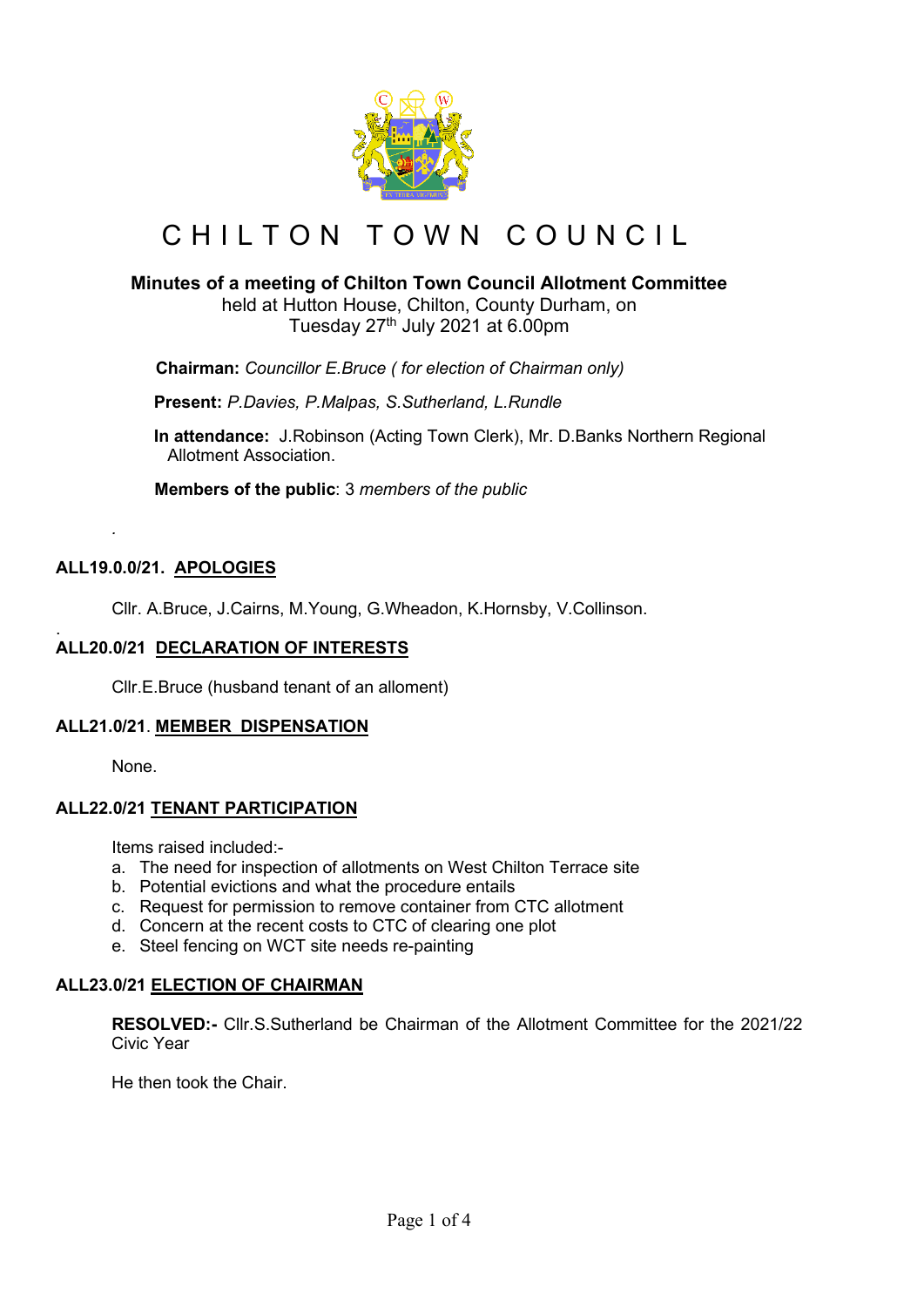# **ALL24.0/21 MINUTES OF ALLOTMENT COMMITTEE 2019**

Members considered the issue raised at Full Council by a member of the public requesting the minutes of September 2019 Allotment Committee be altered as the former tenant did not agree with the comments in the minutes. The Acting Town Clerk advised the minutes could not be altered. Minutes are a record of discusions and descions made at a meeting, and reflect that meeting. The minutes had been agreed and adopted/endorsed at the following Town Council meeting. The only think that can now be done is to reflect in the minutes of this meeting that a resident disputes the comments made in regards to an allotment in 2019. Members agreed to endorse this advise.

### **ALL25.0/21 REPORT FROM NORTH EAST ALLOTMENT ASSOCIATION**

The Chairman welcomed Mr. D.Banks to the meeting to present his report on the work undertaken to look at the size of allotments and introduce a new fee system. He presented members with a list and plans of all allotments in the Town Council ownership. It is proposed all allotment holders be advised of the size and new fee for their allotment and to be offered a one to one meeting with Mr. Banks and the acting Town Clerk on Saturday 28h August to discuss their concerns. It was pointed out to members the issues are believed to relate to measuring of some of the plots on the West Chilton Site.

Once this consultation has taken place the new scheme will come into force as of April  $1<sup>st</sup>$  as previously agreed and notice to tenants already served. Members then had a discussion session with Mr. D.Banks and all members questions being answered. The Chairman thanked Mr. D.Banks for his input.

**Resolved;-** To adopt the report in its entirety and to introduce the pricing system as outlined from 1<sup>st</sup> April 2022. This was proposed E.Bruce and seconded L.Rundle and carried.

#### **ALL26.0/21 REPORT ON TENANACY RENEWAL**

Acting Town Clerk advised there remains 4 tenants still to renew their tenancy for the coming year. It was agreed to write to them advising they have 28 days to pay or tenancy will be assumed terminated by them.

#### **ALL27.0/21 WAITING LIST**

Acting Town Clerk advised there were 3 identifed applications for tenancies, all to be considered under exempt business.

#### **ALL28.0/21 ALLOTMENT INSPECTIONS**

Members considered a report from the acting Town Clerk on outstanding issues raised previously, and indeed by tenanats at the meeting, of allotments not being to standard. Eviction notices had been served by the then Town Clerk in 2020 but the eviction had not taken place. A number of tenants had not been sent renewal notices as it was expected in April the site would be inspected.

It was agreed to engage Mr. D.Banks from the Northern Regional Allotment Association to inspect the 6 sites with the Chairman and for them to prepare a report for the Full Council meeting in September. It was also agreed the Northern Regional Allotment Assocation be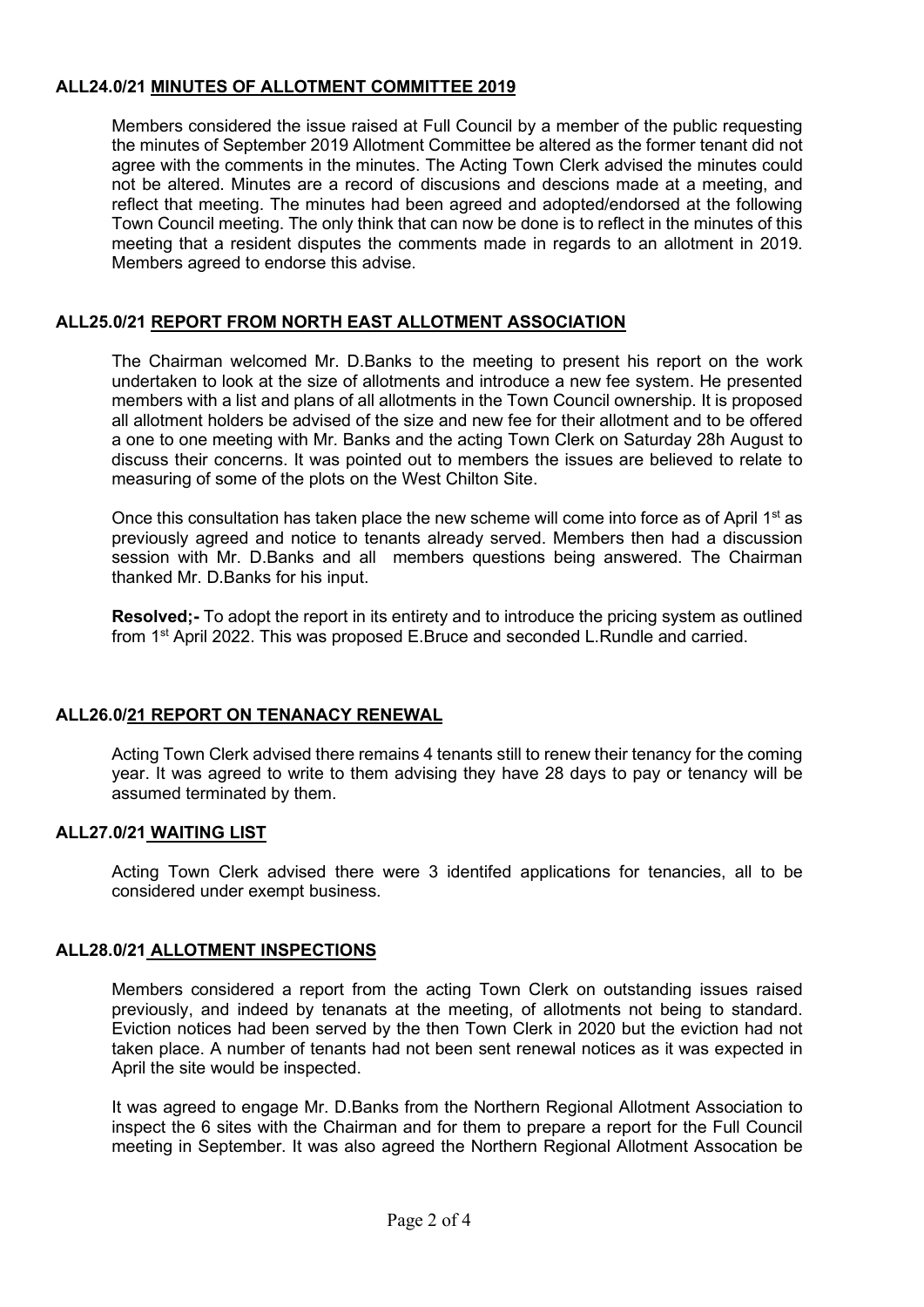commissioned to undertake a full inspection of all sites prior to the change in April 2022. This was proposed by Cllr. E.Bruce and seconded Cllr. P.Davies, and carried.

### **ALL29.0/21 FENCING WEST CHILTON TERRACE**

A general discussion took place in regards to replacing all the fencing on this site. Members felt a priority should be given to reparing/replacing the fencing of the allotments facing onto the by-pass. Members also considered the comments made earlier by a tenant that the steel fencing needs re-painting.

**Resolved:-** on a proposal by Cllr. E.Bruce and seconded by Cllr. P.Davies the acting Town Clerk obtain a quote to repair/replace the fencing facing the by- pass after a site meeting on WCT site. An application to be made for Section 106 funding and AAP funding for the project.

#### **ALL30.0/21 REPORT ON MEETING TO DISCUSS S106 FUNDING PENTLANDS**

Cllr. E.Bruce reported on a meeting she and the acting Town Clerk had attended with DCC Play Manager. The application has been submitted by DCC officers and covers repairing fencing/gates/play surfaces and if funding left repair the roundabout used for wheelchair acessabilty. The acting Town Clerk had under delegated auhortiy, authorised works to improve the safety of the area, including removing one swing seat and replacing same. A quote for the bark under the main climbing frame, which DCC had obtained on behalf of the Council, a health and safety issue is to be considered by the Policy and Resources Committee same evening.

**Resolved:** to receive and adopt the report and endorse actions taken under health and safety.

#### **ALL31.0/21 COMPLAINT OAK CRESCENT PLAY AREA**

Members considered a complaint from a resident, previously circulated by acting Town Clerk via e-mail . Acting Town Clerk advised he had authorised various remedial work to be undertaken to equipment on the site under health and safey. Members agreed to ask DCC on their monthly inspection to report back on the fencing.

#### **ALL32.0/21 PLAY AREAS**

Acting Town Clerk advised he had spoken to Cllr. J.Cairns in respect of this issue and she was requesing play areas be a standing agenda item on the Council agenda. It was agreed to place play areas on the Allotment and Open Spaces Committee agenda as a standing item each meeting.

#### **ALL33.0/21 WORKING PARY MEETING DATE**

It was agreed to hold the first meeting on 24<sup>th</sup> August at 7.00pm.

#### **ALL 33.0/21 EXCLUSION OF PRESS AND PUBLIC**

Cllr. E.Bruce proposed and Cllr. G.Wheadon seconded, and carried, that under Paragraph 1 (2) of The Public Bodies (Admission to meetings) Act of 1960 that the public and press be excluded for the remainder of the meeting.